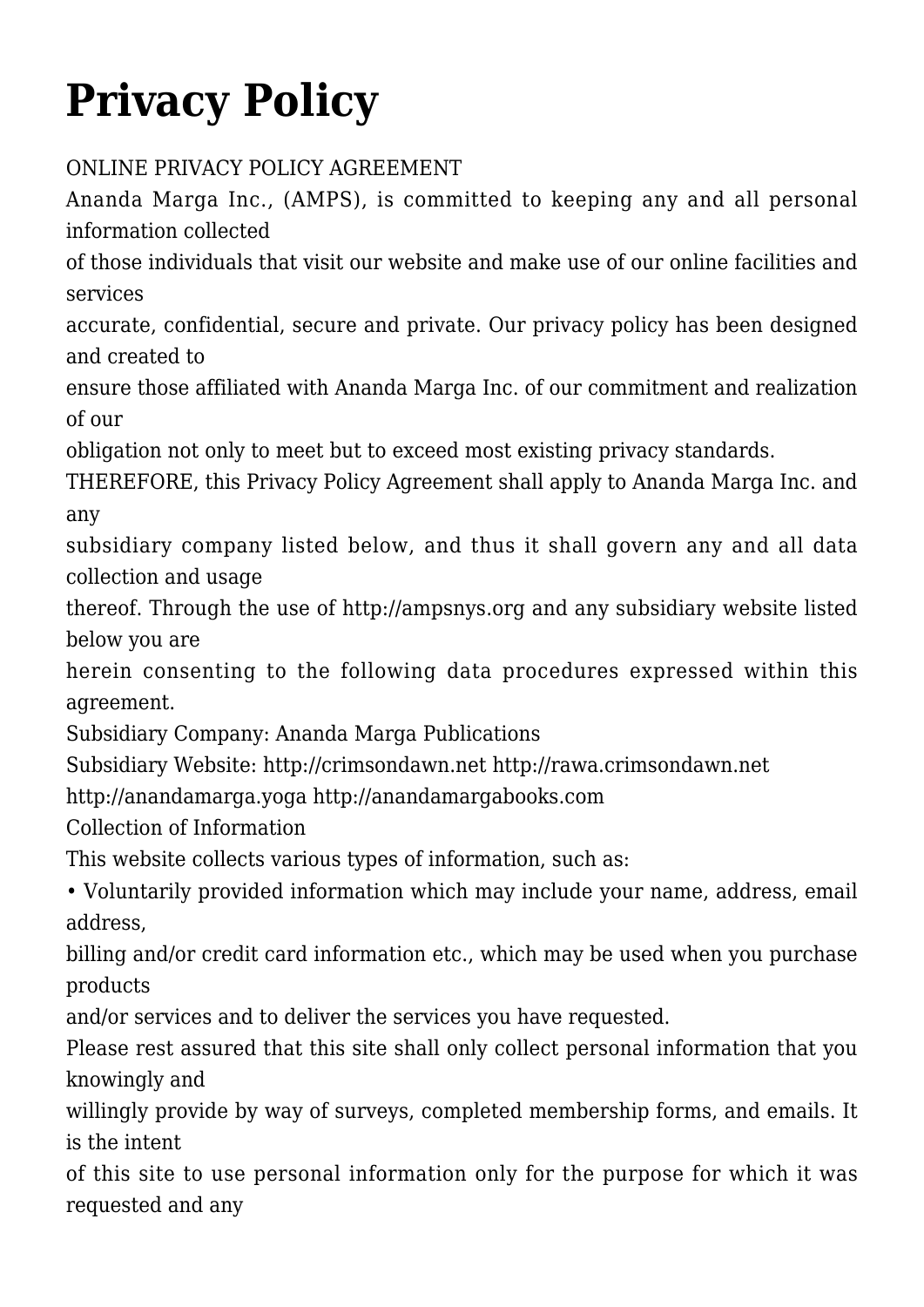additional uses specifically provided on this site.

It is highly recommended and suggested that you review the privacy policies and statements

of any website you choose to use or frequent as a means to better understand the way in

which other websites garner, make use of and share information collected.

Use of Information Collected

Ananda Marga Inc. may collect and may make use of personal information to assist in the

operation of our website and to ensure delivery of the services you need and request. At

times, we may find it necessary to use personally identifiable information as a means to keep

you informed of other possible products and/or services that may be available to you from

[http://ampsnys.org](http://ampsnys.org/) and our subsidiaries . Ananda Marga Inc. and our subsidiaries may also be

in contact with you with regards to completing surveys and/or research questionnaires related

to your opinion of current or potential future services that may be offered.

Ananda Marga Inc. does not now, nor will it in the future, sell, rent or lease any of our

customer lists and/or names to any third parties.

Ananda Marga Inc. may disclose your personal information, without prior notice to you, only if

required to do so in accordance with applicable laws and/or in a good faith belief that such

action is deemed necessary or is required in an effort to:

• Remain in conformance with any decrees, laws and/or statutes or in an effort to comply

with any process which may be served upon Ananda Marga Inc. and/or our website;

• Maintain, safeguard and/or preserve all the rights and/or property of Ananda Marga Inc.;

and

• Perform under demanding conditions in an effort to safeguard the personal safety of users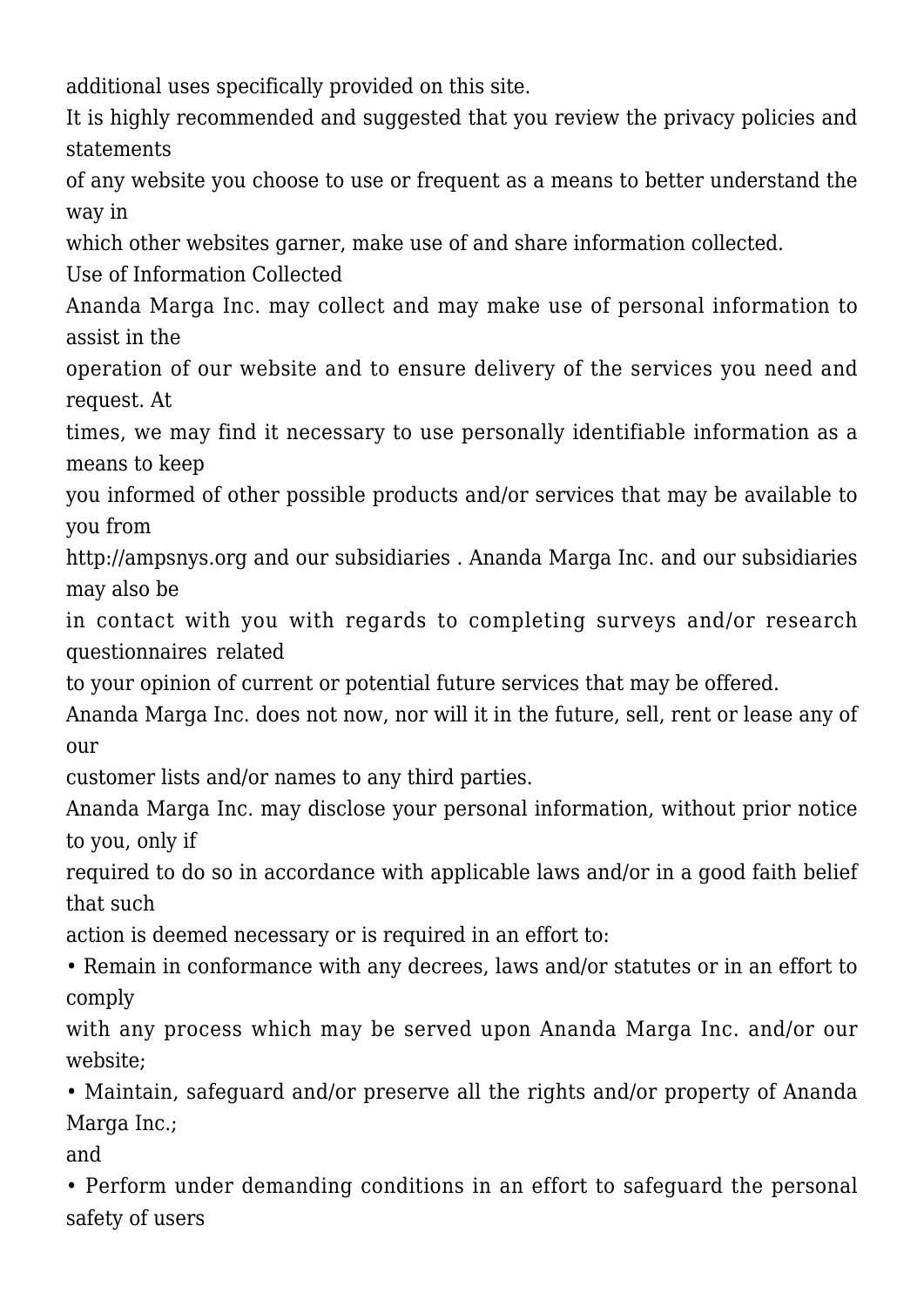of [http://ampsnys.org](http://ampsnys.org/) and/or the general public.

Children Under Age of 13

Ananda Marga Inc. does not knowingly collect personal identifiable information from children

under the age of thirteen (13) without verifiable parental consent. If it is determined that such

information has been inadvertently collected on anyone under the age of thirteen (13), we

shall immediately take the necessary steps to ensure that such information is deleted from our

system's database. Anyone under the age of thirteen (13) must seek and obtain parent or

guardian permission to use this website.

Unsubscribe or Opt-Out

All users and/or visitors to our website have the option to discontinue receiving communication from us and/or reserve the right to discontinue receiving communications by

way of email or newsletters. To discontinue or unsubscribe to our website please send an

email that you wish to unsubscribe to [prs.nys@gmail.com](mailto:prs.nys@gmail.com). If you wish to unsubscribe or optout

from any third party websites, you must go to that specific website to unsubscribe and/or

opt-out.

Links to Other Web Sites

Our website does contain links to affiliate and other websites. Ananda Marga Inc. does not

claim nor accept responsibility for any privacy policies, practices and/or procedures of other

such websites. Therefore, we encourage all users and visitors to be aware when they leave

our website and to read the privacy statements of each and every website that collects

personally identifiable information. The aforementioned Privacy Policy Agreement applies only

and solely to the information collected by our website.

Security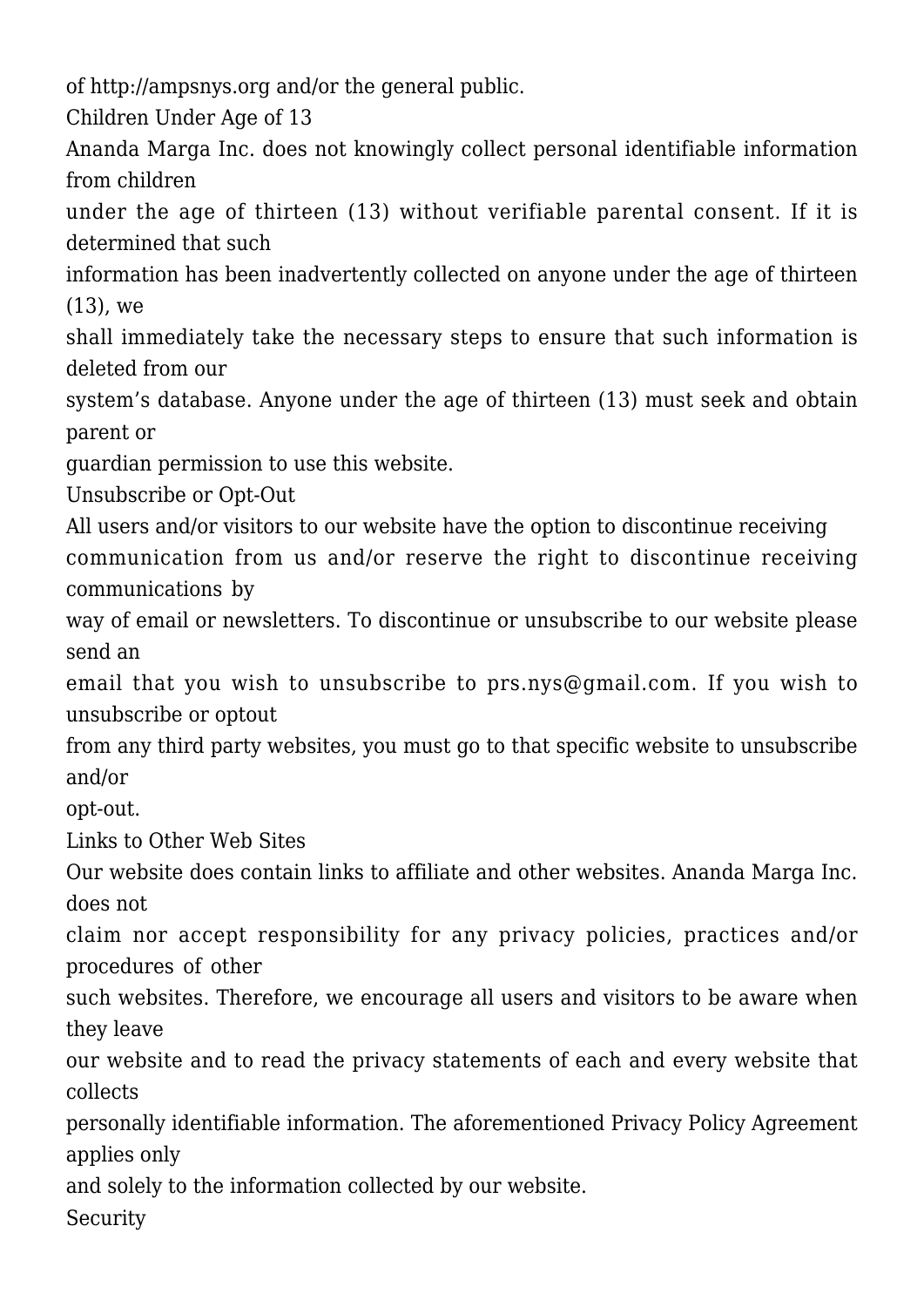Ananda Marga Inc. shall endeavor and shall take every precaution to maintain adequate

physical, procedural and technical security with respect to our offices and information storage

facilities so as to prevent any loss, misuse, unauthorized access, disclosure or modification of

the user's personal information under our control.

Changes to Privacy Policy Agreement

Ananda Marga Inc. reserves the right to update and/or change the terms of our privacy policy,

and as such we will post those change to our website homepage at [http://ampsnys.org,](http://ampsnys.org/) so

that our users and/or visitors are always aware of the type of information we collect, how it will

be used, and under what circumstances, if any, we may disclose such information. If at any

point in time Ananda Marga Inc. decides to make use of any personally identifiable information

on file, in a manner vastly different from that which was stated when this information was

initially collected, the user or users shall be promptly notified by email. Users at that time shall

have the option as to whether or not to permit the use of their information in this separate

manner.

Acceptance of Terms

Through the use of this website, you are hereby accepting the terms and conditions stipulated

within the aforementioned Privacy Policy Agreement. If you are not in agreement with our

terms and conditions, then you should refrain from further use of our sites. In addition, your

continued use of our website following the posting of any updates or changes to our terms

and conditions shall mean that you are in agreement and acceptance of such changes.

How to Contact Us